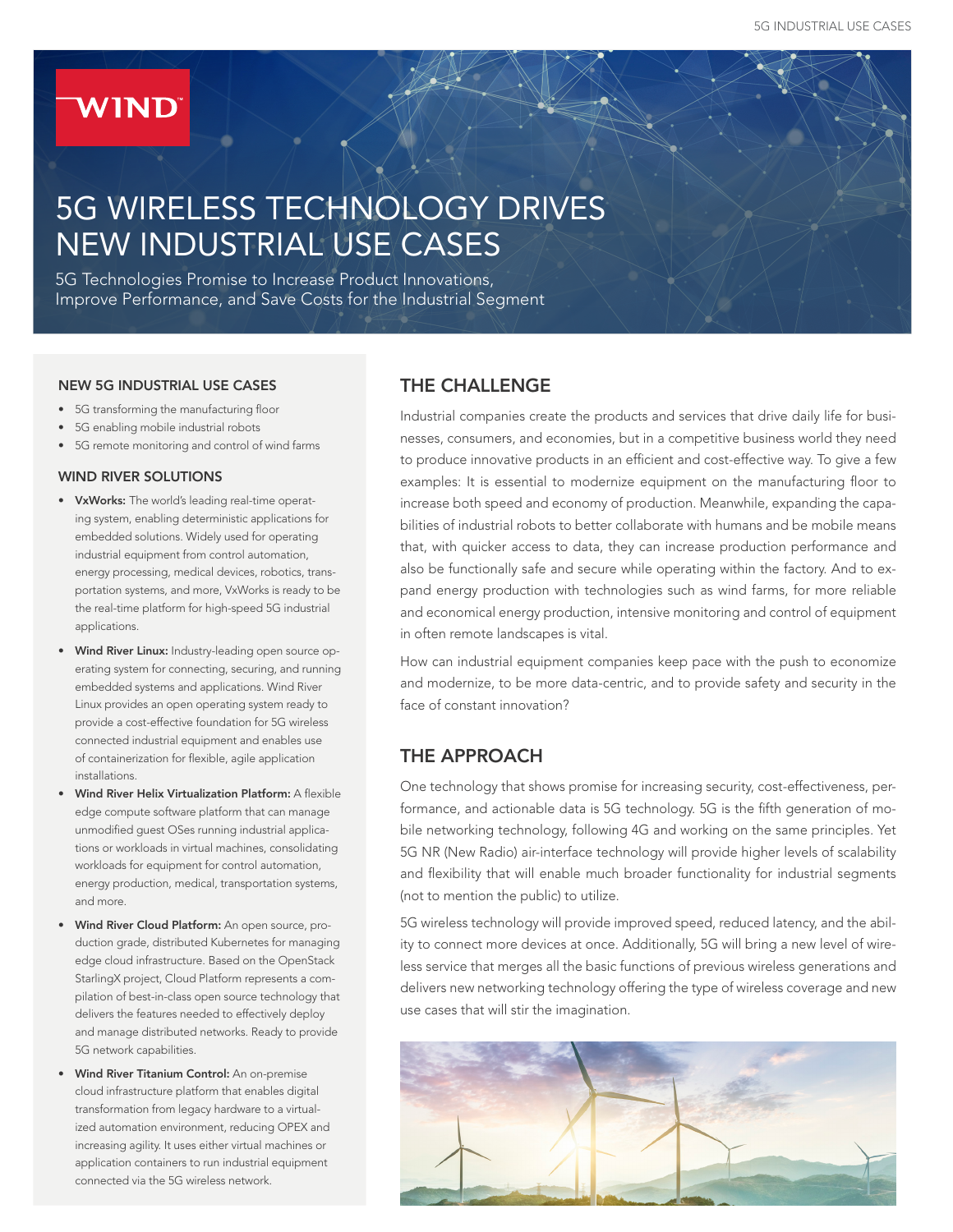#### 5G Features and Benefits

Let's explore some 5G features that will optimize Industrial Internet of Things (IIoT) platforms and the industrial segment as a whole:

#### *5G Features and Benefits for Industrial Uses*

| Feature                        | <b>Benefits</b>                                                                                                             |
|--------------------------------|-----------------------------------------------------------------------------------------------------------------------------|
| High-speed throughput          | Higher levels of user communications, plus higher capacity for number of users, con-<br>nected devices, and traffic demands |
| Lower latency                  | Fast handling of time-bound VoIP traffic, applications that require low latency, and<br>streaming videos                    |
| High-motion mobility           | User support for fast, mobile methods of transport                                                                          |
| High reliability               | Low latency, high availability down to two nodes, providing reliable communication                                          |
| Advanced manageability         | Reduced operating expense and better management by operators and carriers                                                   |
| New spectrum                   | Use of millimeter wave bands and radio carrier aggregation                                                                  |
| Ultra-low energy               | 10+ years of battery life                                                                                                   |
| Improved and expanded security | Security built into the specifications                                                                                      |

# NEW INDUSTRIAL USE CASES WITH 5G TECHNOLOGY

With this new wave of 5G features, including high-speed throughput, low latency, high reliability, and the other features outlined in the chart above, industrial equipment will be able to offer innovative technologies and services to support critical applications for a variety of use cases.

Let's look at three industrial use cases that can use 5G technologies to increase production, improve operations and management, and be more cost-effective.

### 5G Transforming the Manufacturing Floor

If you were to visit a manufacturing plant or factory, in many cases you will find that its equipment is at least 10 years old and based on older technology. Most of these machines are operating and communicating through cables connected to other equipment or the computer network. The first area that can easily benefit from the introduction of 5G wireless technology is the replacement of cabling with wireless communication. With 5G, the network communication speed will be just as fast or faster than the communication via cables. Further advantages will include faster equipment movement and reconfiguration, updates and installations without need for cable installation or upgrades, and a large savings in cabling costs. Additionally, reconfiguration of equipment within a facility can be completed much more rapidly without dealing with cable. As examples, think of updating a sewage treatment plant or updating a chemical processing system.

The next 5G benefit that manufacturing will see is that companies can vastly expand the sensors within their factories. 5G's wireless capability, high-speed capacity, low latency, and availability will allow more data to be transmitted quickly and more frequently, providing more data to the edge cloud computing system within the plant to operate the equipment at optimal



performance or to easily make adjustments for different processing runs. With more equipment data, this will enable a predictive maintenance system to foresee failures or the need for repairs, as well as reduce unneeded maintenance or shutdowns.